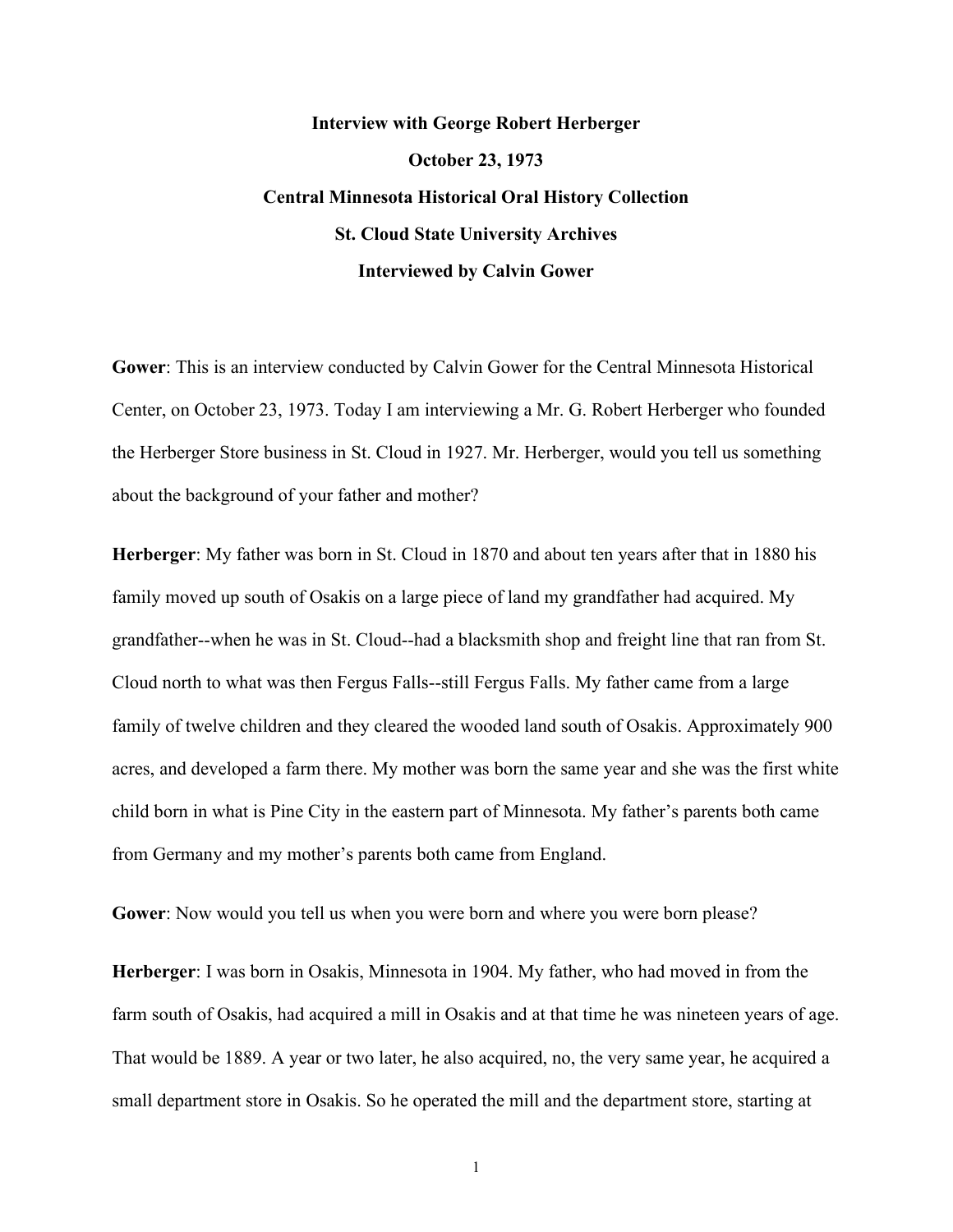age nineteen. A few years later he sold the mill, and expanded the department store in the town of Osakis. As I grew up in Osakis, I worked in my father's store in the grocery department, men's department, the shoe department, and women's department for many many years, so I learned the business first hand. Then I heard about it over the breakfast, lunch, dinner table directly from my father, so I gave me quite an advantage to be exposed to a man who knew so much about retailing. Even though my father operated out of this small town, and the population then was 1200 people and still about 1200 people. My father had expanded his operations and, at one time, had as many as ten stores in various small towns throughout Minnesota and in Wisconsin. He later sold practically all of those stores and devoted his efforts in his later years to farming, at one time he had something like fifty farms that was during the Depression years and he acquired those at very low prices and operated them during that period. So he never left retailing, he started his first store at age nineteen, and when he died at age 86 he was still operating the same store in Osakis, Minnesota. That would have to be a record for continuous operation by one merchant by one store.

**Gower**: So then you grew up in Osakis and lived there until your early twenties or so?

**Herberger**: Yes, although I did go to school occasionally in Hollywood, California, I finished high school in Hollywood, graduated from Hollywood High School in 1922. At that time like many high school and college students I had a dance band which helped put me through school, and I played in the summers in the resort areas of Minnesota. During the winter when I'd go to high school or college I also had a band, so that provided some of the money for tuition and other expenses.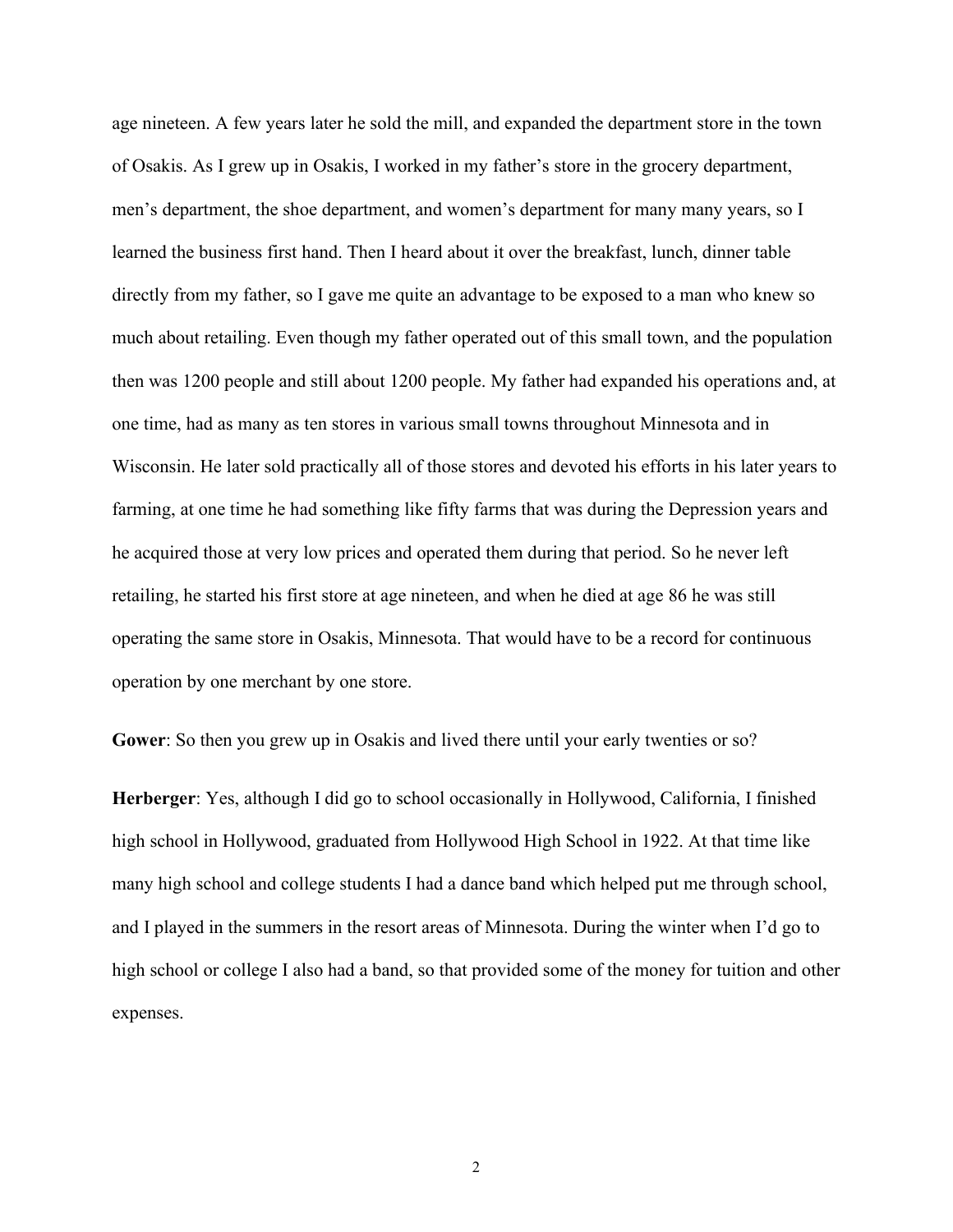**Gower**: Would you say then that it was because of your father that you went into department store business?

**Herberger**: Definitely. Because without the guidance that I got from him, when I was a teenager I wouldn't have had that head start on experience. At all times during my school days I knew exactly what I wanted to be when I finished school, and that was to be a merchant. So everything I did was more or less in that direction toward that, which was highly advantageous.

**Gower**: Just one last question about your father and mother. They lived in St. Cloud for a number of years, did they?

**Herberger**: My father was born in St. Cloud in 1870, but he left here in 1880, when he was just a youth of ten years of age, and he lived south of Osakis on a farm until he was nineteen, which would be nine years later in 1889. Then he moved into Osakis and started in business and he met my mother, who was then living in Osakis. Her father had been killed when she was just an infant and so my father and mother got married when they were both in their mid-twenties.

**Gower**: Okay, very good. Then you came to St. Cloud in 1927, at least you started this store here. When did you come to St. Cloud to get going with the business, and why did you come to St. Cloud?

**Herberger**: I had been working for Eily Walker Dry Goods Company in St. Louis doing selling of merchandise at wholesale and display work. We had heard about a bankrupt stock in St. Cloud which operated for many years under the name of Housins and I think the name was Housins Dry Goods Company, so my father and I came to St. Cloud and checked in the inventory and we bought the stock and we sold the inventory. We made a substantial amount of money so I thought it would be a good place to start a small, modest, department store which we did. We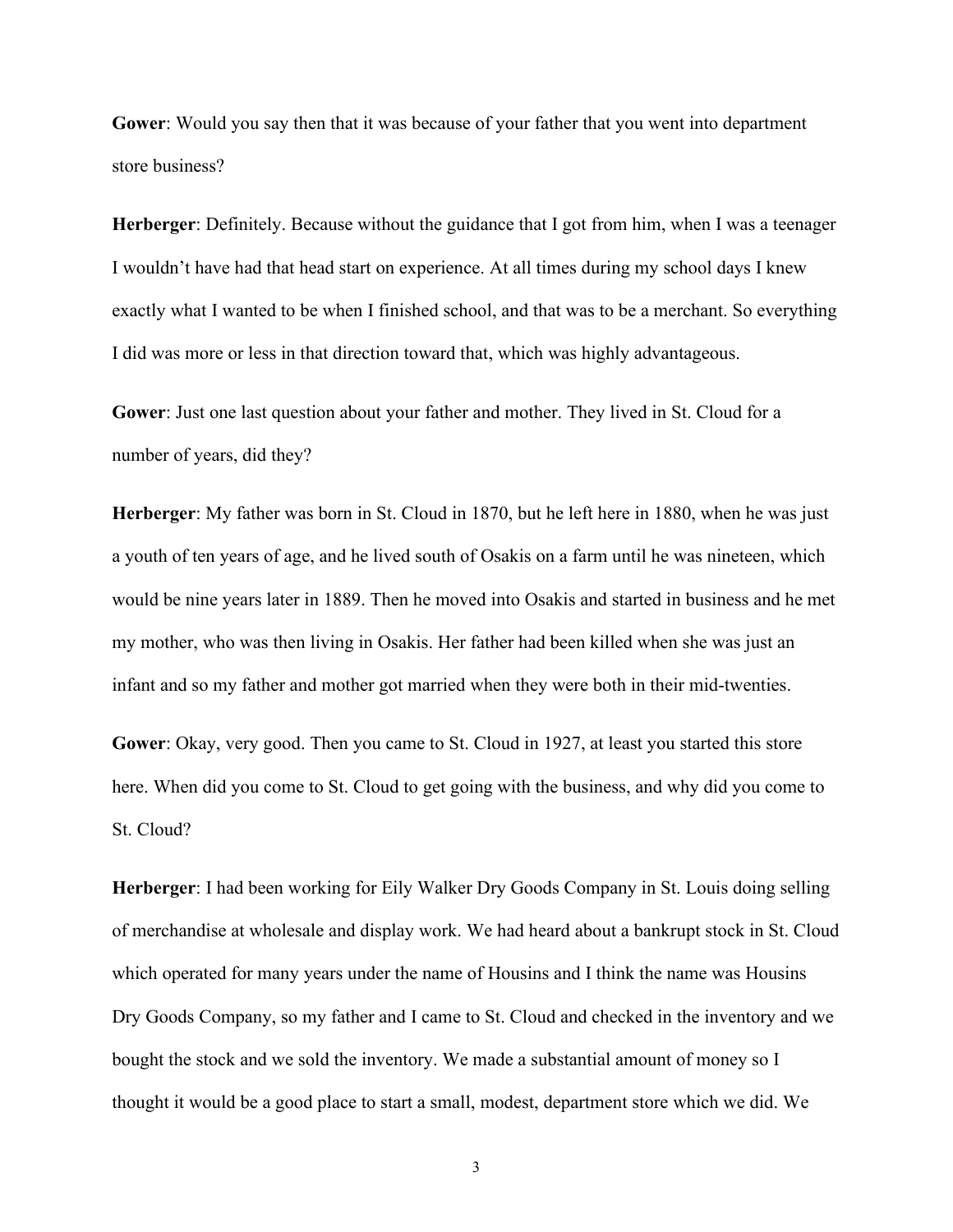had the sale of the bankrupt stock in the spring of the year, we remodeled the building and we're still in one of those buildings and we opened the store officially in August of 1927.

**Gower**: Had you been in St. Cloud much before that?

**Herberger**: No, just having driven through here on various trips from Osakis to Minneapolis, but I'd never spent much time here. After we opened the store in 1927, and that was not a very buoyant economic period of the country. But our sales increased and our volume increased and we needed more space. So then we expanded into the downstairs area and we almost doubled our floor space in what we call the Masonic building which we have rented from the Masonic Temple organization since 1927. Then a few years later we leased the building next door and expanded into that and we just about doubled our sales organization and we occupied the main floor first and then the downstairs store and this was in 1934 and the Depression was still with us so we never had the advantage during these early years of operating in what one would call good times, it was mostly a depressed time.

**Gower**: This is a very general question and you can do with it what you want. Could you say how you think St. Cloud has changed since you came here in 1927? Just in rather general terms?

**Herberger**: St. Cloud in 1927 was as it is now, a very fine city. However, it was a rather quiet area and very conservative and not a fast moving area in any respect. That is retailing or industry wise or any other respect. The population was fairly static at that time. The college was one of the mainstays of this area. At that time, in 1927, I believe it was called a teachers college after it was originally called a normal school. Subsequently, it was changed to St. Cloud State College. I do not recall the exact number of students they had in 1927, but a a guess would be and the records would indicate the true facts, there might have been as many as four hundred students at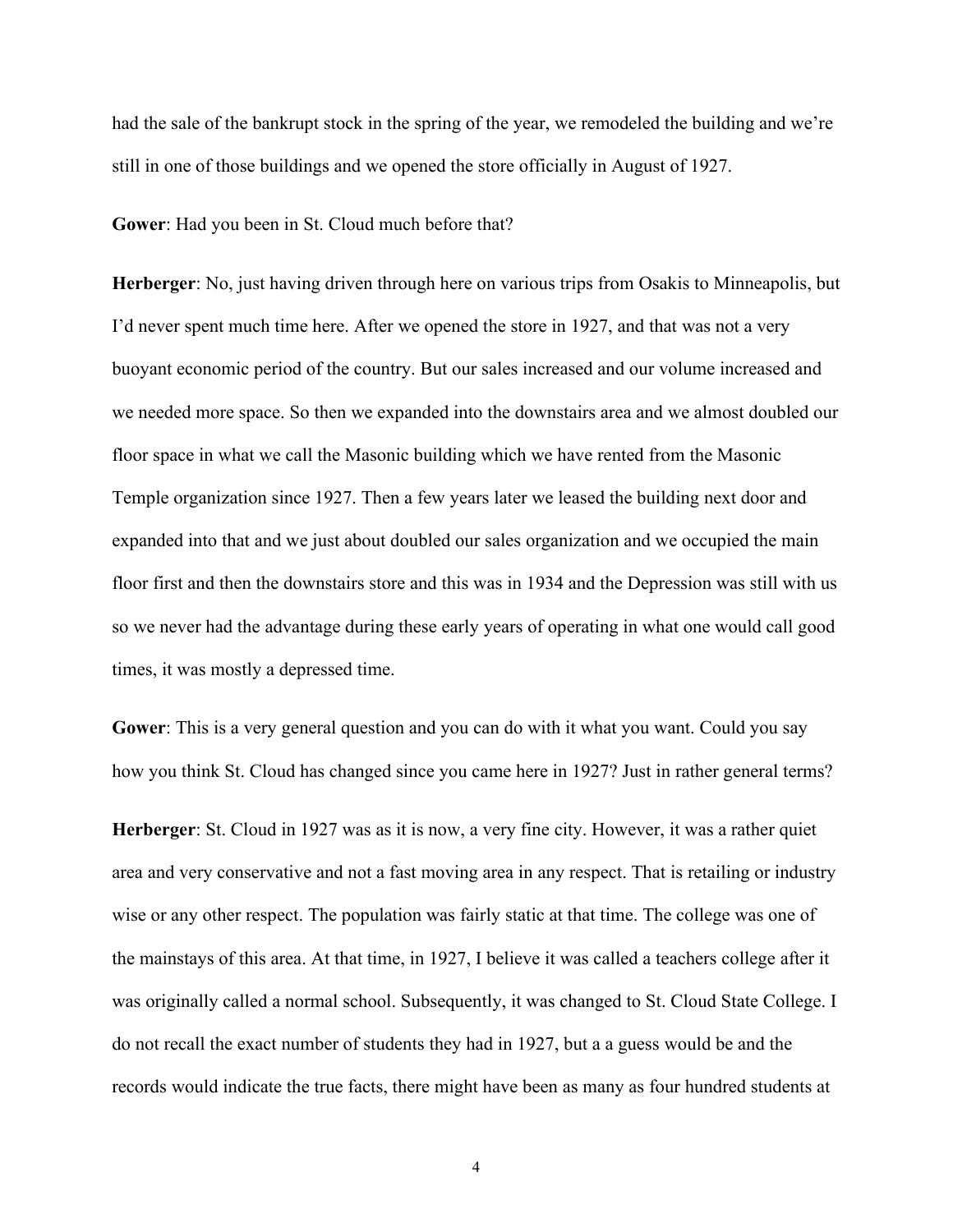what is now the St. Cloud State College. The way out of the city was exactly the same as it is now only on a, not such a vast scale. Population of St. Cloud was probably, in 1927, probably 25,000 at the most, and the present time it's more than double that and, of course, we are the hub of central Minnesota now. St. Cloud was a delightful place to live in and I lived here with my family until 1947, then we moved to Chicago.

**Gower**: Did you think that St. Cloud would be a good place for your business to grow when you started here in '27, or was it more that the opportunity was here because of the place, the other business going bankrupt and so on?

**Herberger**: Well, in those days, you didn't analyze an area the way you do now, where you come in and take counts and go into a tremendous amount of research. The reason I came here in 1927 was because of the opportunity to acquire this inventory. St. Cloud was not a fast moving city but it was conservative and it was a good place to make a mighty good living, which we did all during those years. As soon as we came out of the Depression, then I decided that I wanted to expand and we started acquiring additional stores, and first one was a store in Watertown, South Dakota that I purchased from Marshall Fields and Company. That was in the early '40s, 1942. 1943 I acquired another department store in Hibbing, Minnesota, and in 1944, one in New Ulm, Minnesota, two stores down there which I combined in 1945, Rice Lake, Wisconsin, and then we acquired other stores but in 1947 my expansion program was somewhat interrupted, when I took on the presidency of Butler Brothers headquarters in Chicago, which at that time was the largest wholesale company in the United States. However, I did not divest myself of my holdings in the Herberger stores and I ran Butler Brothers as president and/or chairman of the board for several years but also maintained my ownership, which at times was as much as 100% of the Herberger stores during that period. Then after I resigned as chairman of the board of Butler Brothers, I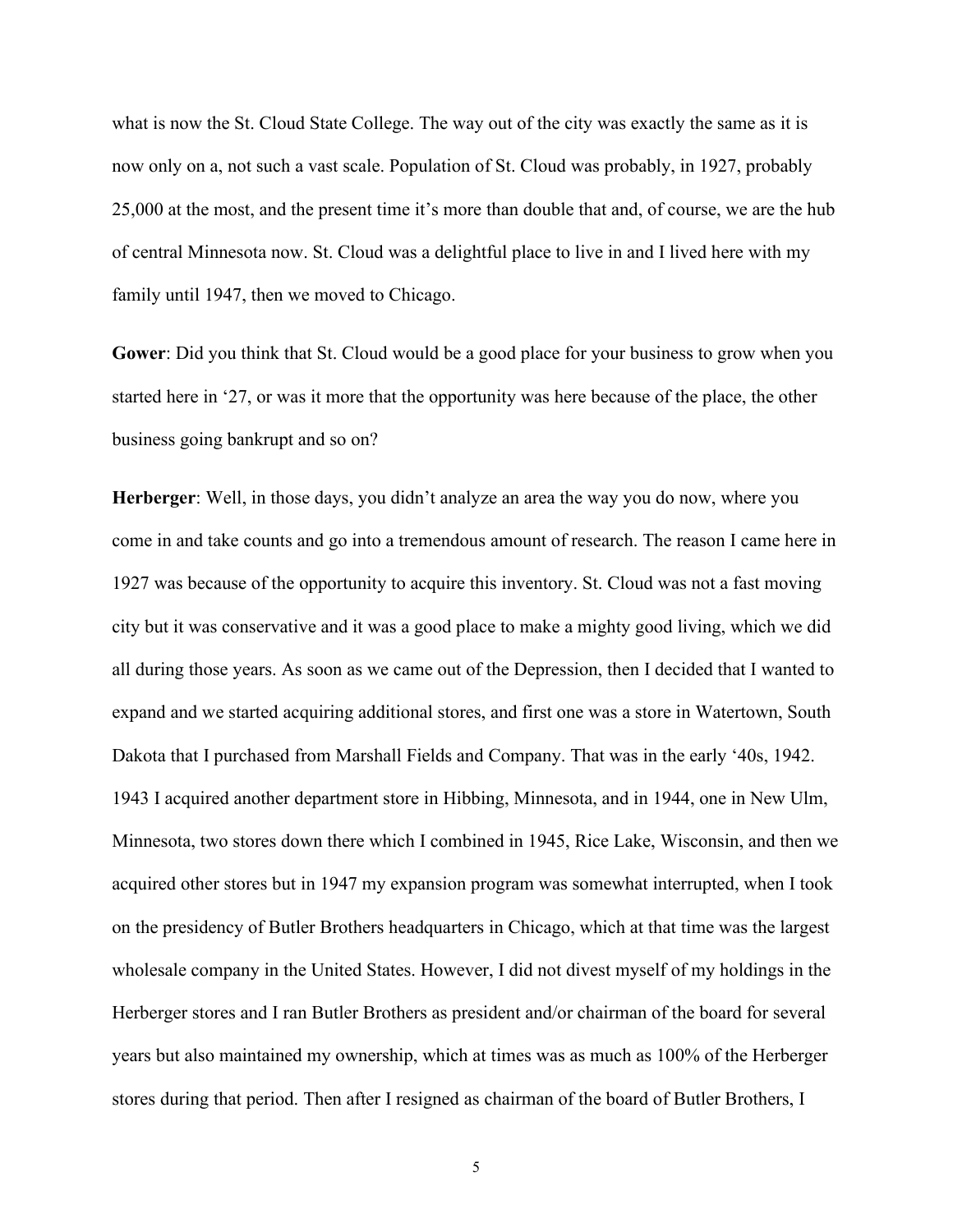stayed on their board for a matter of eight or ten years after that time, I decided to expand Herberger's again and at that time I took several of our key people in as stockholders and that program I have followed through and now there are perhaps, at least, well there are over 100 or our people own stock in Herberger's. Then last fall, October 1972, I made a rather bold move, at that time my stockholdings were over two thirds of all the stockholdings and I worked out a program with the assistance of Prudential Life Insurance and First National Bank of Minneapolis where by our people, our key people, would and did take over the ownership of the Herberger Company. So right now, we are in a very unique position where our operation is owned by the key employees. I doubt that there is any other similar organization in the country as large as this where the ownership is vested in the top employees of the company. I'm still very active in the company, but only in an advisory capacity and I do not own any stock, but I devote a lot of time, in fact, since last October, my work load with the company probably increased rather than lessened but I like it that way, and will probably continue on that way permanently, I hope so at least.

**Gower**: Now, how was it that you began to let others in on the stock, I mean you owned 100% of the stock until what time?

**Herberger**: In 1950, I owned 100% of the stock and then I had a few key employees and I asked them or invited them to acquire as much stock as they could. I think probably they might have acquired as much as 10%t of the stock at that time and during the '50s more stock was acquired, and we enlarged and we had more employees and by 1972 and key employees owned approximately one third of the stock and I owned the other two-thirds through a corporation that I owned 100% of.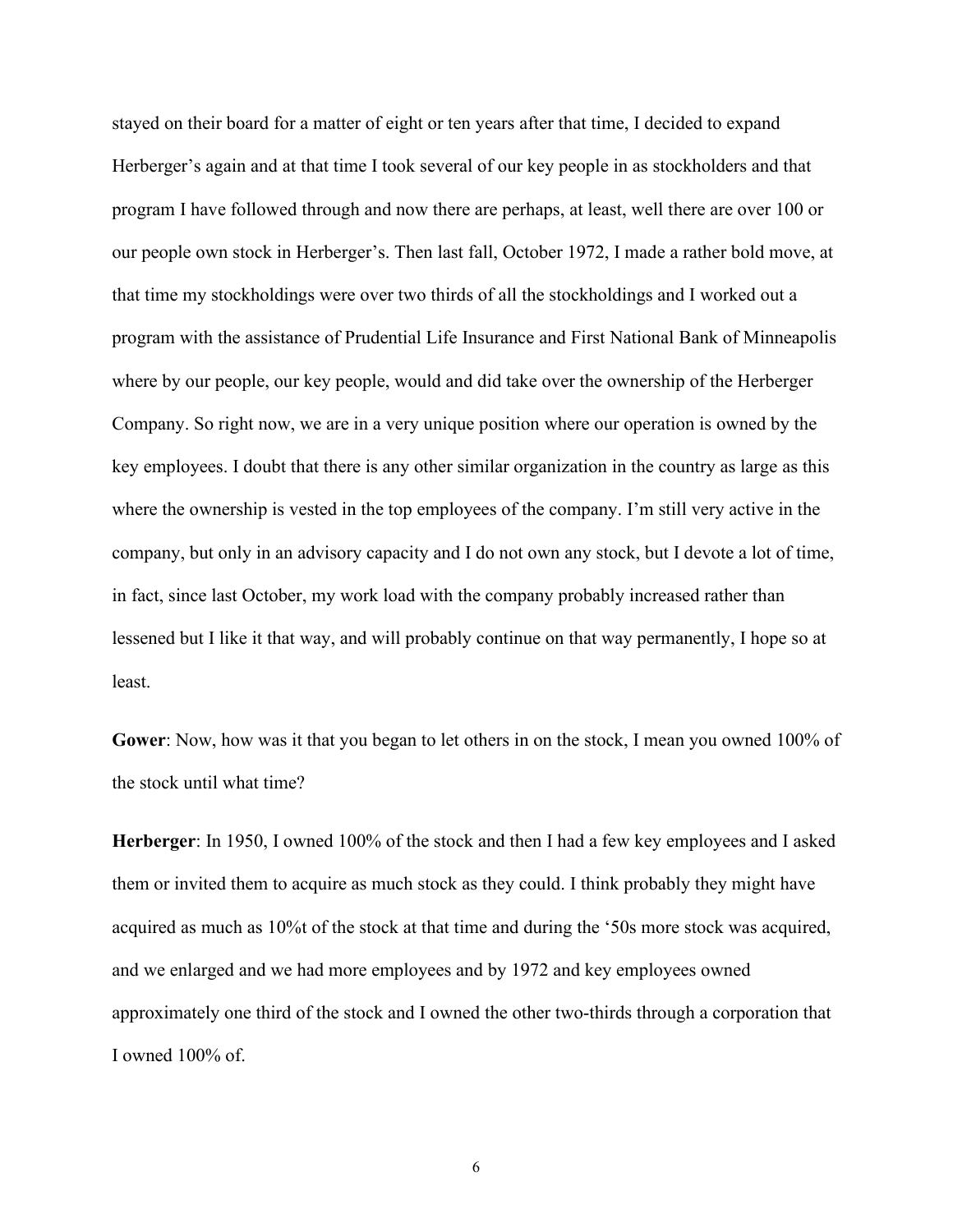**Gower**: Now, when you were buying up these stores in other towns then those were really becoming part of the company that you owned here in St. Cloud at that time. Is that correct?

**Herberger**: Yes, our formula for acquisition of department stores was to seek out existing stores who are probably owned by second or third generation people who probably didn't know or understand or liked the department store field. So most of our acquisitions in the 1940s and the 1950s and even some in the 1960s were through that method of acquisition. However, there are so few, so called independently owned department stores left, it's almost impossible to expand in that manner. So we are now expanding and have been for quite some time, in starting stores in shopping centers or in downtown areas and I doubt that there are going to be any more department store that we will or can acquire from present owners, because the merchandise situation has changed so dramatically and drastically in the last twenty and thirty years. Those stores just don't seem to exist anymore. Furthermore, we would rather start with brand new stores, new buildings, and the shopping center method seems to be our route for expansion in the years to come and we are, our company is on a definite expansion program in the upper Midwest states, we will confine it to these states, and we're looking at locations in Montana, the Upper Peninsula of Michigan and Nebraska, and western South Dakota and places of that type.

**Gower**: How many stores do you have in the Herberger network now?

**Herberger**: We have eighteen units and seven of them are large fabric operations with an average square footage of about 15,000 square feet. Those are large volume fabric stores, they are not department stores but they supplement our department stores. However, our future is not in the fabric store field, because the field has become rather crowded in recent years. Our future is definitely in the department store area. We are going to aggressively pursue an expansion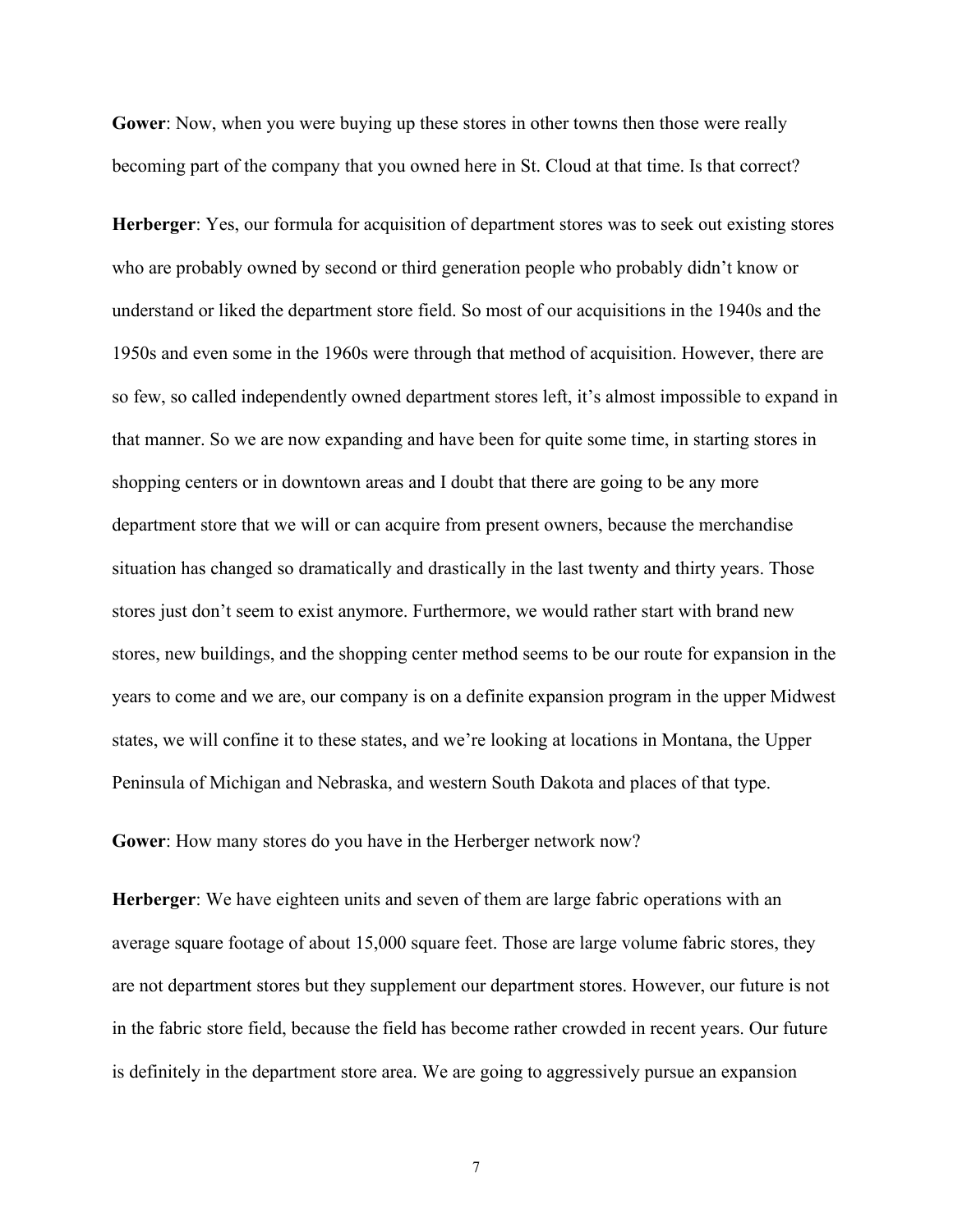program of one or two or even three stores annually of department stores and our department stores are the independent type stores, even though we are a group or we might sometimes be called a chain, although we don't like that word, and we feature in many cases, branded merchandise on the first and second floors. Popular price downstairs stores and our format would be quite similar to Dayton's in Minneapolis, which is nationally known. Our stores are people orientated and not only for the people who for us, we are a very closely knit family, our employees, we do an awful lot for our employees, and we have no obligatory retirement program like most stores do, we like to have our employees stay on and work as long as they wish to. The fact that our employees own our stores is a definite indication of how we feel about employees. When this decision was made last year to sell the stores to the employees, the stores could have been easily sold or merged with large chains, but my thinking was that if we pursue that method that the identity of our employees and of the stores could very well be lost because of an impersonal out of state ownership owning and operating the stores.

**Gower**: Do people in every one of your stores, are there people in every one of your stores who are in on the ownership now then?

**Herberger**: Every single store has a stockholder or two or three or more. Every manager owns stock in our company. I would estimate that 80% of our stock is owned by 25 of our people. The balance is thinly scattered amongst our other people. At the present time we have about 1,200 employees.

**Gower**: Now you went from 1927 to the present and this was through the 1930s, did you have any time there when you were in serious financial trouble because of the Depression?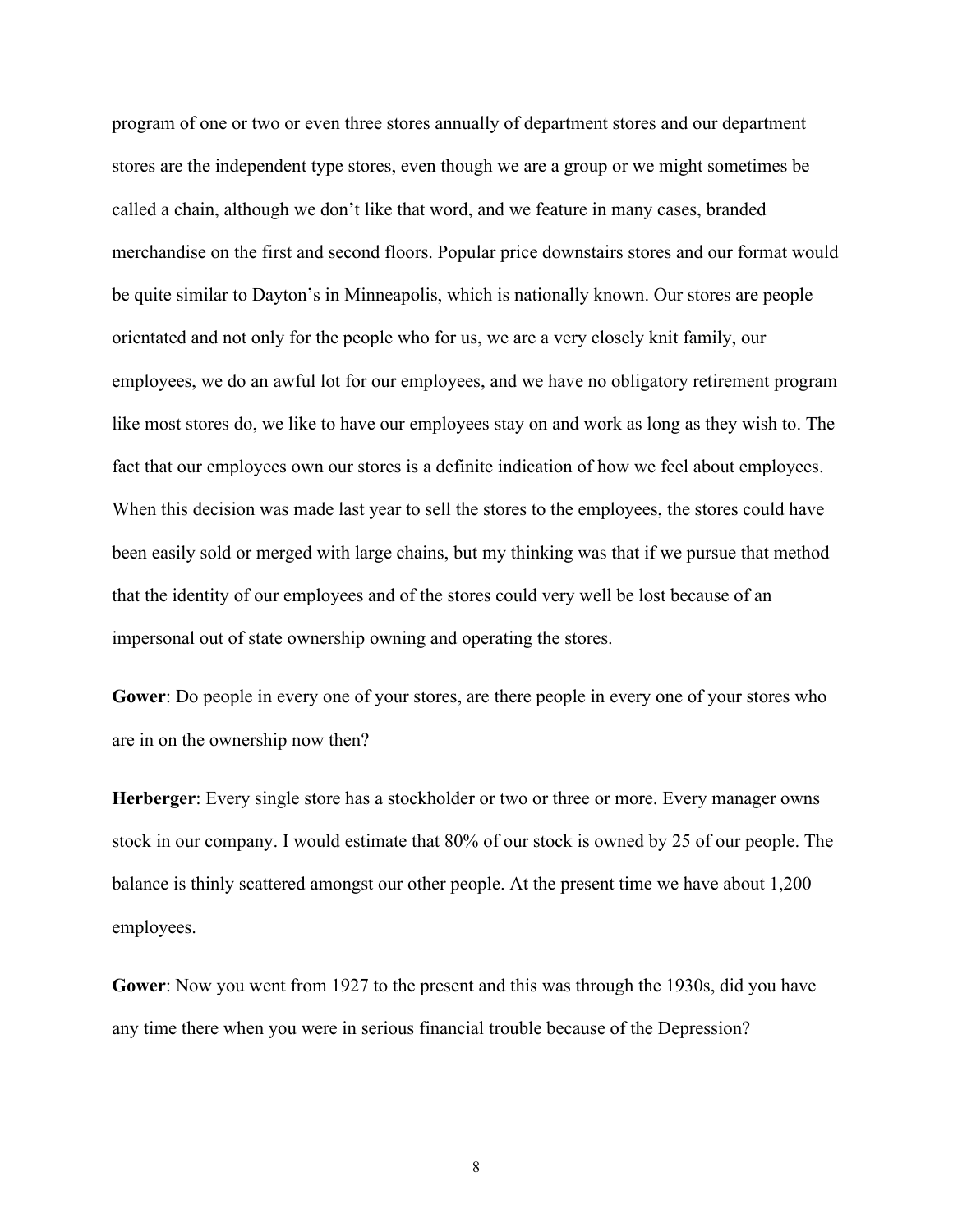**Herberger**: No, every year we made good money, which is awfully hard to relate to the Depression years. But the opportunities and the acquisition of merchandise were so prevalent during those Depression years that we worked that avenue very hard. It was definitely a buyer's market and we had terrific turnover of inventories and we would buy merchandise and sell it as fast as we could because of the shortage of money and we found that people, even when there was a Depression on, people were economically minded and if they had good values you would do good business. During that period, many many retailers went into bankruptcy. But we found that the reverse was true, and that we did make a lot of money otherwise we could not have expanded in our present location or accumulated the money to expand in other locations. So while the Depression was a tragic situation, the reverse was true for us because our earnings didn't indicate any red figures in any year at any time.

**Gower**: You said a little while ago that there's been such dramatic changes in merchandising in the last 20 years or so, could you describe what you mean by that?

**Herberger**: The most dramatic change is in the ownership of department stores and as I said the independent department stores, that is a family-owned department stores have more or less passed out of the picture completely. When we started this store in 1927, every single town had one or two so called independent family-owned department stores. That was the way most merchandise was sold. Then the chains came along and produced very rough competition and many of these loosely operated family department stores couldn't withstand the competition. So they were forced to sell out or go out of business and the distribution of merchandise now was entirely different than it was in the '20s or even in the '30s. In the future, I don't think it's going to be possible for a small independent department store to ever exist because there are no factor in the market--the buying market--and that's important. Also, there's no incentive for good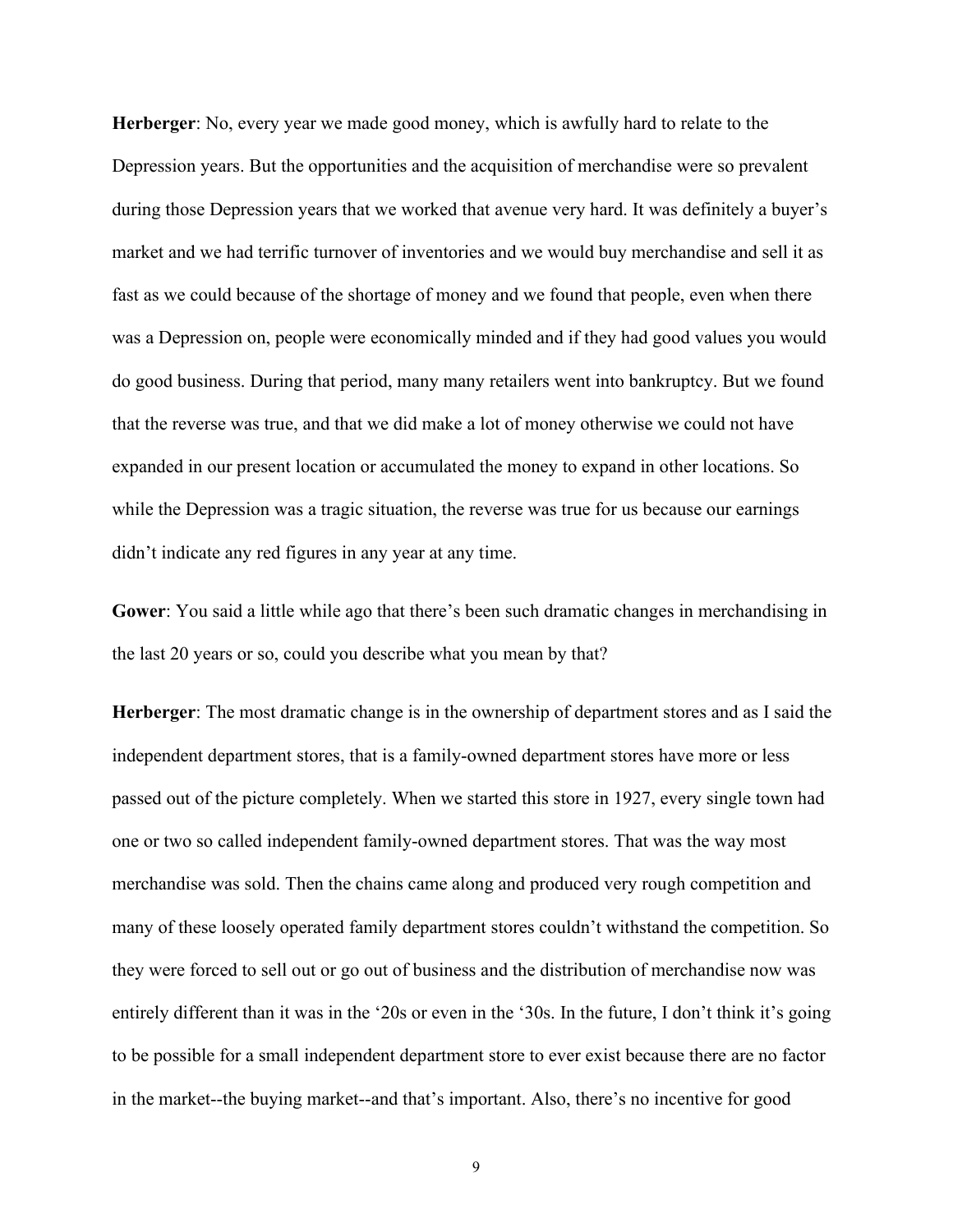people to stay with a firm of that type. Because the future of a single department store, it would be very clouded. I can't imagine good and young men, for example, who are looking for a future to spend many years with some firm where it was quite obvious that there would be no future because they couldn't expand and they wouldn't expand and most family-oriented stores were that way. Those few that are left practically all of them are single units being run by second, third and fourth generation people and most of them are not being run in a satisfactory manner.

**Gower**: You said a little while ago that didn't like the word chain there. Now here's a question, if you don't like the question you can reject it. Is this what happened, did you with your operation, sort of move in the direction of the chain stores in order to compete with them? Is that not a fair notion?

**Herberger**: The reason we don't like the word chain is that connotation is that it is a cold, impersonal, type of operation. I think the word group is far better. In the various cities in which we operate, we never boast about the fact in the press, in advertising, or to our customers that we own many stores. We think that the average consumer in the average city that we're in, couldn't care less about whether we have one store or a hundred stores, and there is no purpose in us stressing that point. The managers of our stores in the various cities usually stay there just as long as they want to. We do not move people around like the chains do, with a game of chess, we want our managers to be a very important part of the life, the cultural, the religious, the civic, the business life of the cities in which they're in. I think that in every single city in which we are in that our manager at one time or another has been the president of the retail association, been on the Chamber of Commerce board, is active in his church, and active in things that make a city grow. We're proud of our contribution into these cities in which our stores are located. Many of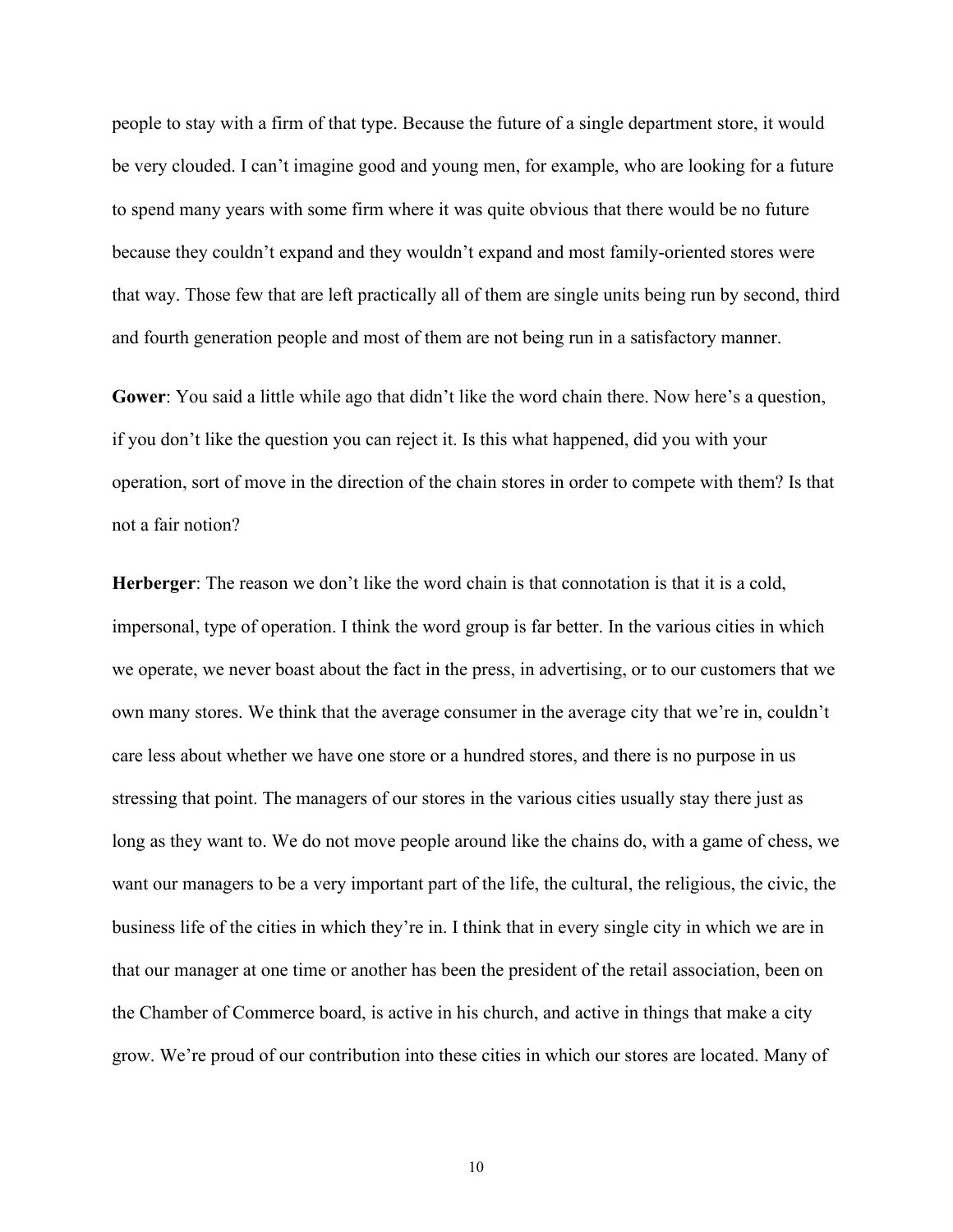our managers have never been moved or will unless the desire to go out of where they are located now.

**Gower**: Just one last question along this line. You do have purchasing through for all of the stores through a central group or something like that, don't you?

**Herberger**: Here in St. Cloud where our central office is and has been since inception, we have a strong team of merchandizers that are in the New York market at least once a month. They do the purchasing, the procuring of merchandise. Then that merchandise is sent-- We also maintain a New York buying office where these people headquarter when they go to New York. That merchandise is sent to the various stores and we have a very closely knit organization. So that when merchandise arrives in certain stores we know immediately how fast it is selling and then we check into the reorder possibilities and all the merchandising is handled through St. Cloud although our merchandising team, these men visit our stores frequently so they are in extremely close touch with what is transpiring in our various stores at all times. Also our central office is here, and we've had a computer, a large one for many many years and all the billing is done out of here. All the paying of bills is done out here. Payroll is done out here, unit control is done out of St. Cloud. All of our advertising originates out of St. Cloud, with a good advertising staff, that is mailed out to the stores. Now the store managers and the department heads in the stores can change that if they wish to, to confirm to something they have in their various towns. So we are not standardized, we are not stereotyped; we are very flexible and we want to continue to be that way. Our stores are tailored to the cities in which they are in, and not tailored to some ideas that are set and firm that we might have. We're very flexible.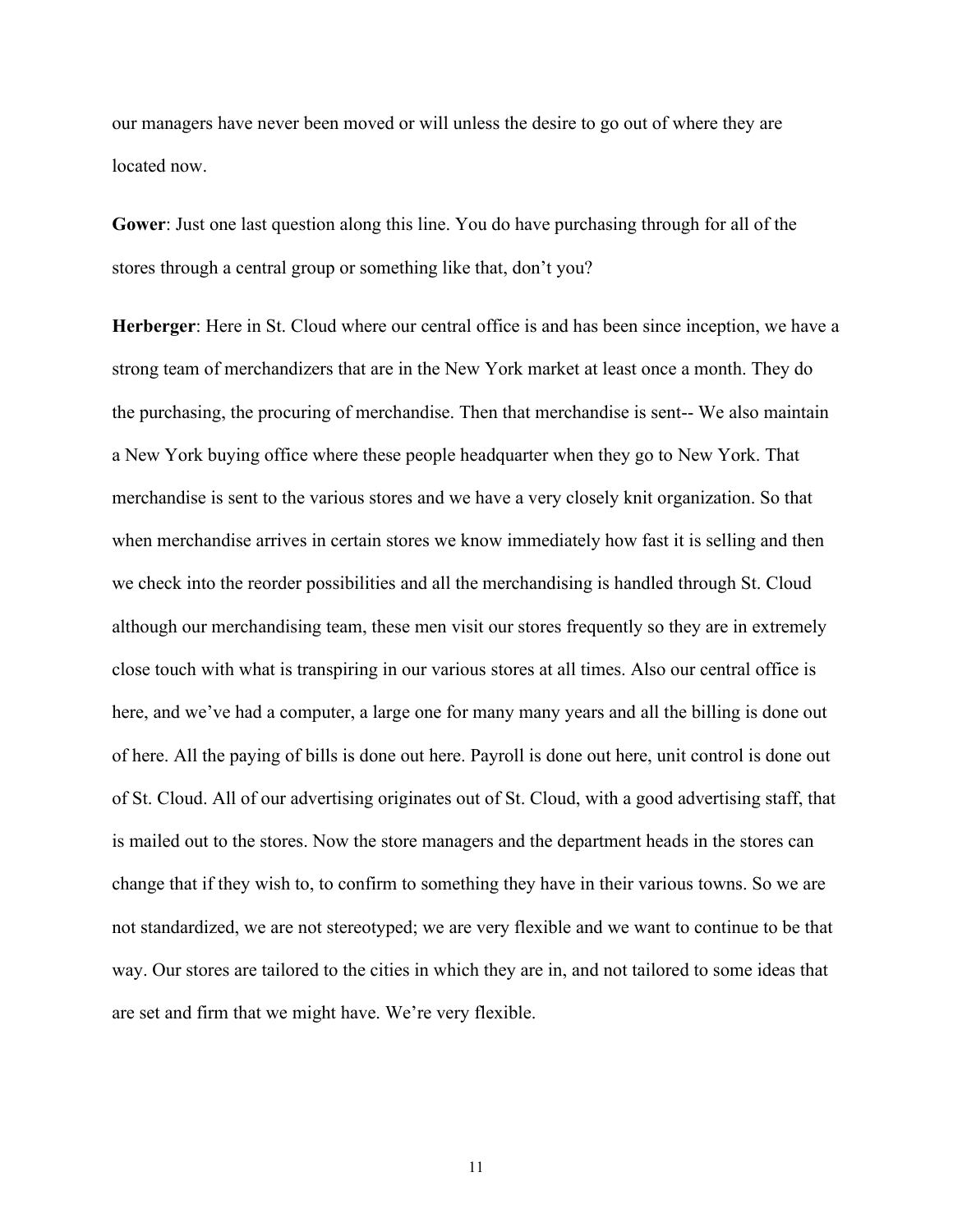**Gower**: Now you left St. Cloud in 1947, I believe, to go to Butler Brothers in Chicago, even though you did not give up your ownership in Herberger's, of course. When did you go to Arizona and then would you describe some of your business activities there please?

**Herberger**: We had been vacationing in Arizona for many vacation periods during the '40s. When we were in Chicago we would fly out with my wife and three children and myself and fly out and spend a week at Thanksgiving and a week at Easter time in the Phoenix area. We fell in love with that country out there and I started acquiring land even before we made the move into Arizona. We officially moved into Arizona in 1950 although I commuted for many many years between Arizona and Chicago and Minnesota. I would make that trip once a month and initially I would spend three weeks in the Midwest and one week in Arizona and then over the years that reversed itself so I would spend one week in Chicago and Minnesota and three weeks in Arizona. Then in 1958, eleven years after I joined Butler Brothers, the ownership of the firm, the control changed to a New York firm and I didn't want to stay with the firm and go to New York for a monthly board meeting, so I resigned. Then I made my trips to Minnesota once a month during the wintertime and since our summer home is up in Minnesota near Alexandria, I devoted practically all summer to the stores and travelling around. So there was a lot of man hours and time spent in the department stores here and there still are. Now if you'd like to know something about our operations in Arizona, I started acquiring land right near Phoenix in the early '50s and the Korean War, because of its moratorium on construction, slowed things down for me out there in 1952. But after that was settled and long before the movement, the big movement of population took place in Arizona, in Phoenix especially, I was acquiring rather substantial parcels of land and I'm referring to parcels of as much as 4,000 acres. After acquiring land for several years, the opportunity to make some sales were presented and I did some developing in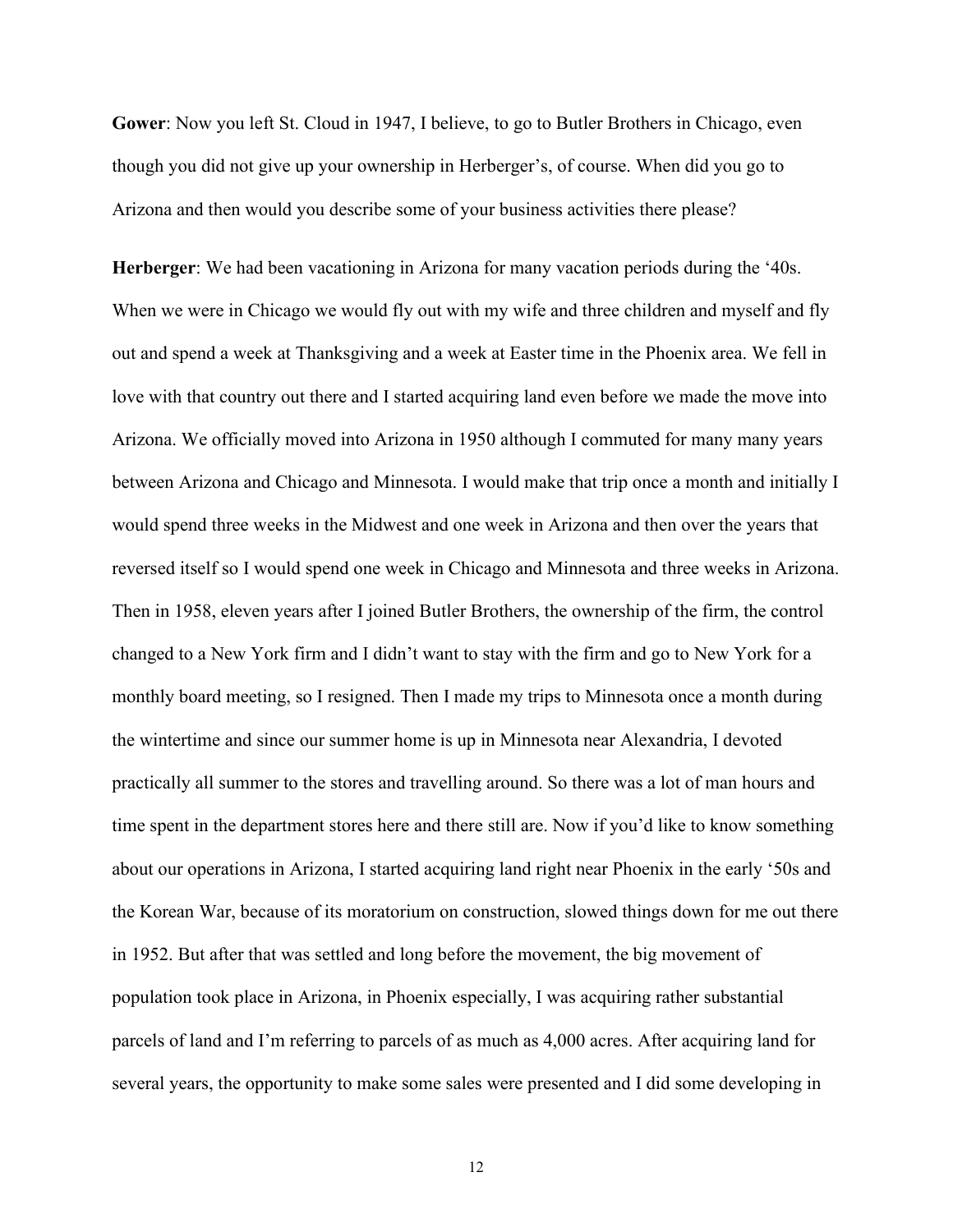the '50s and some selling although I thought it was too premature then to really try to merchandise the land. During the 1960s, we acquired more land and did more developing and our volume out there went up as high as \$5 million dollars a year in land acquisitions and sales. Our youngest son, Judd, became a builder of condominiums and homes in about 1964. After he had managed a resort development that we had in Arizona, and he still is in that building and construction business. Fortunately, our oldest son, whose background was architecture and engineering, joined up with me over three years ago, which made it possible for me to expand our operations especially in land development, the shopping centers, which we own, the water companies which we own. We have one rather large water company that I started twenty years ago, that is going to be condemned and taken over by the city of Scottsdale and the city of Phoenix this year and next year. It's a very sizable operation so we've had several water companies out there and our oldest son, Gary, is quite an authority on water companies because of his engineering backgrounds. Nevertheless, we will be more or less out of business within a few years' time because of the condemnation proceedings which are pending. We currently out there are doing a lot of land development and this is for builders. For we will acquire a piece of land or develop a piece of land we have acquired last year or ten years ago or some period of time we will put what we call the offsite improvements in the roads, water lines, and underground utilities and turn those parcels over to builders who will build them up and pay us out for the lots when the houses are completed and sold. We are buying much much more land now than we are selling because we think that the future of land out in Arizona is great, has a great future. About 100,000 people a year move into the Phoenix area so to our way of thinking the land needs and requirements are great and we want to be in a position to provide these needs for many many decades. Our inventory of land is very heavy and we intend to keep it that way.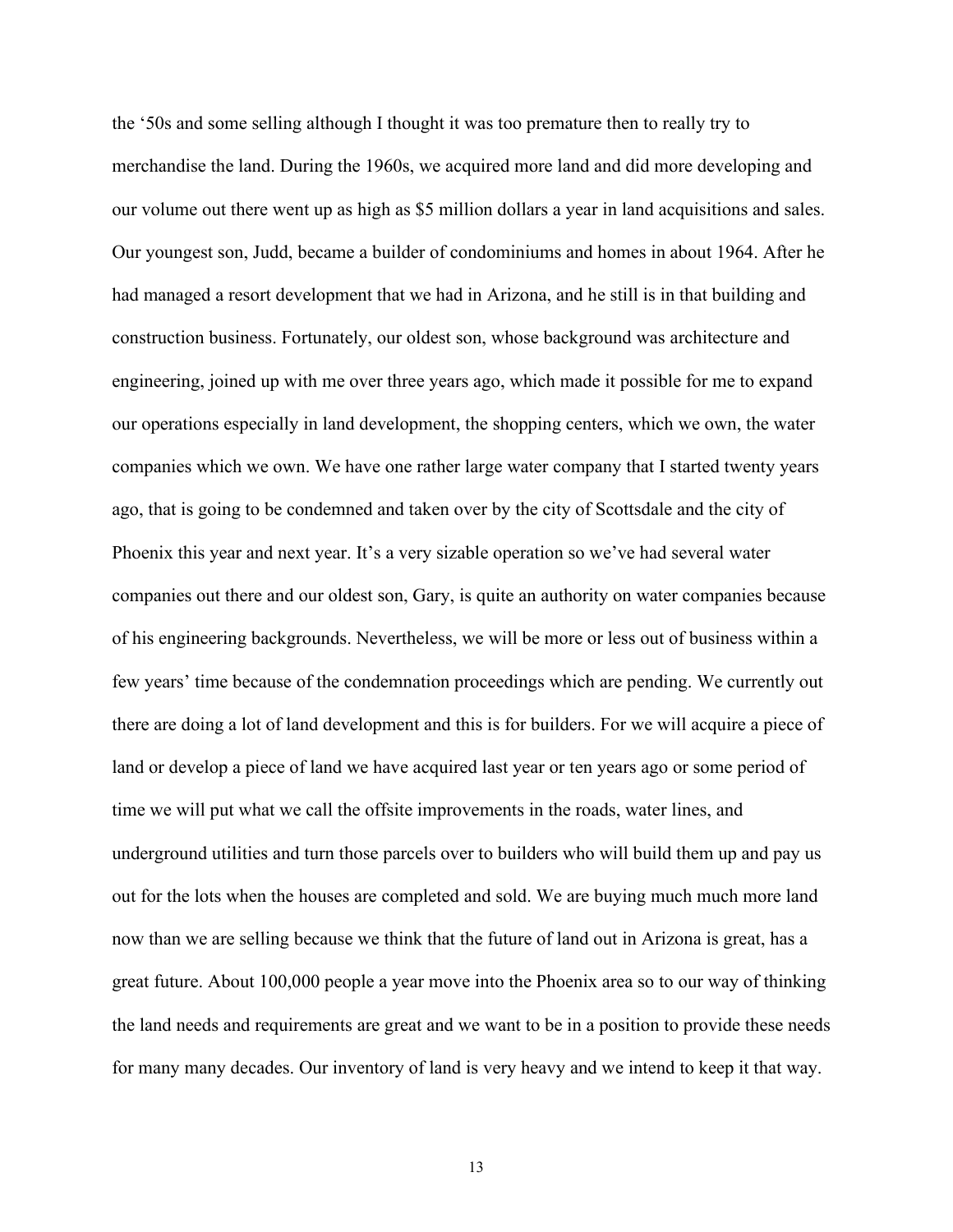**Gower**: Just a couple questions in connection with this. Was this land, or is this land, because you still have a lot, was this, was this, primarily around Phoenix there?

**Herberger**: Much of our holdings have been around Phoenix although we have operated in land in about seven different counties in Arizona. For example, we acquired a ranch in eastern Arizona of 26,000 acres. We developed that in 40 acre parcels and sold those off over the years. We chose to operate in the Phoenix area because of this population growth factor, other areas of Arizona are not growing to that degree and we would rather be where the action is, and the action is where the people keep moving in every year and they will need new homes and new shopping centers and that type of thing. So that's where we chose to operate, although we do not confine our operations to the Phoenix area.

**Gower**: I think maybe we should get it on tape here. What is a water company?

**Herberger**: In Arizona, water companies initially are started usually by individuals or small corporations, whereas in other states such as Minnesota in most instances the municipality expands their existing water company. Out in Arizona, it is impossible to drill a well for a home because of the depth of the water table. So you drill a high priced well in some cases, one well with all of the fittings including a million gallon tank costs as much as \$200,000. Well, most municipalities are not about to do that type of thing initially when development starts in sparsely populated areas. So, individuals and corporations do that work. However, as the city expands and moves out in the direction of population and as the population increases then the cities historically have acquired water companies, either by negotiation or condemnation and they become a part and a parcel of the municipal water system. It's a rather unique arrangement and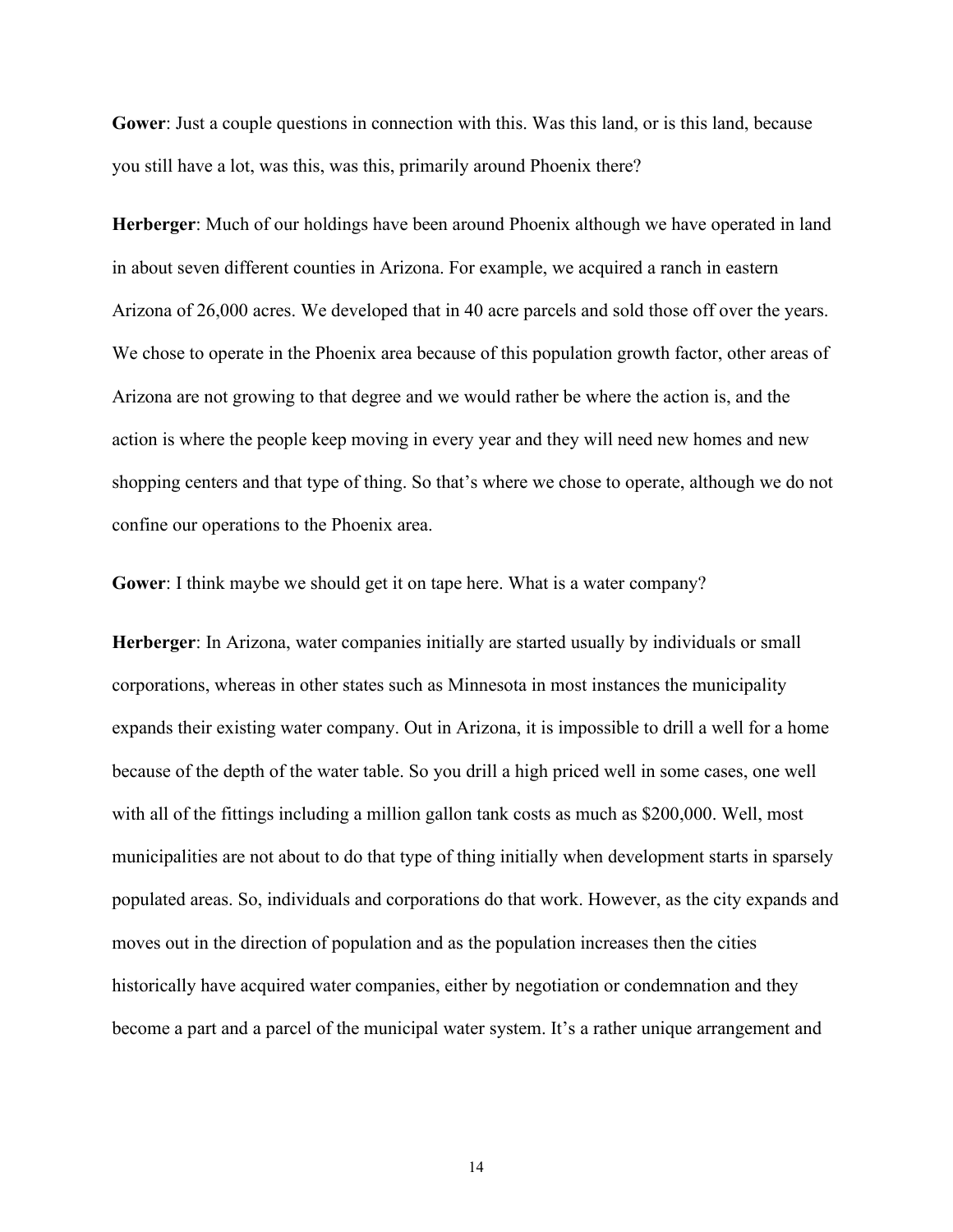in the Southwest, water companies are quite well known, but up in the upper Midwest because of the water table they are an unknown factor.

**Gower**: Okay. Now you have been involved in a number of cultural activities. Could you just describe a few of those for us please?

**Herberger**: We have always believed that wherever you live, you should become an integral part of that community and contribute back as much as you can financially and in men and women hours to the growth and the good of the community. As soon as we got a foothold in the Phoenix area we started to get active in various organizations. One example, which might be one extreme example, is the Phoenix Symphony Association. I was asked to join the board of that more than twenty years ago, when the symphony was only six years old. I've been on the board ever since and currently am vice-chairman of the board. My wife has been the president of the Women's Guild and has been on the board of the American Symphony Orchestra League nationally. Our oldest son, Gary, is immediate past president of the Men's Symphony Council. His wife, Jeannie, is the past president of the Women's Symphony Guild and she also has just been appointed to the National Board of the American Symphony Orchestra League. I use that as an example, now we've done just about the same thing in the Phoenix Fine Arts Museum although we haven't been quite that active as far as holding office is concerned. We were also the founders, co-founders of the Phoenix Chamber of Music Society. I've been on the board of the Thunderbird Graduate School of International Management, which is the only school of its type in the United States. We have 800 students there and they are graduate students from other universities throughout the United States and the world in fact. They go to this school for twelve months. This is a non-profit corporation, I'm very proud to have been part of that for the last twenty years, and I hope to be part of it for many years to come. There are many other civic,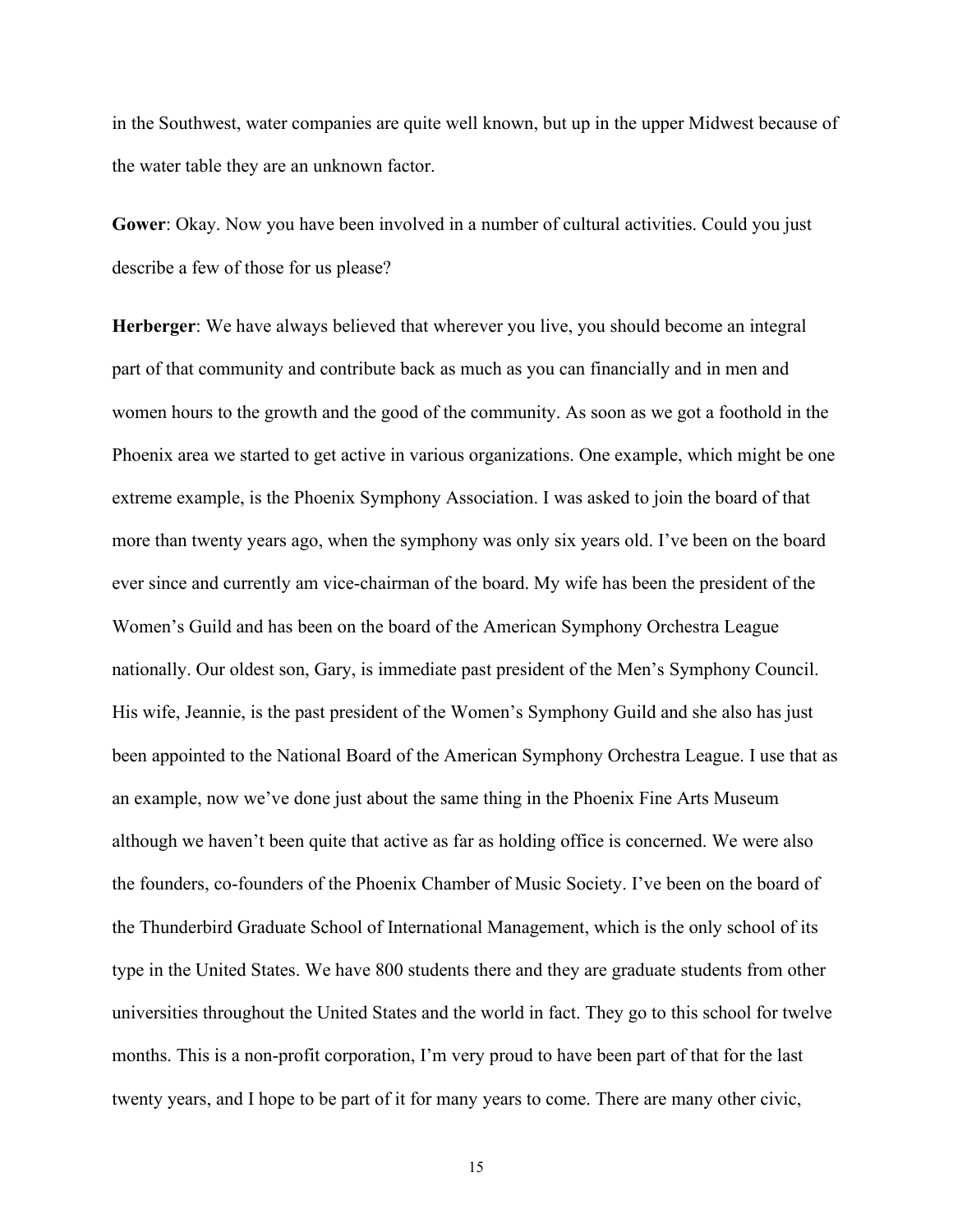cultural, and religious activities that we have been involved in and we thoroughly enjoy. One of my principle hobbies is supplying parks to the city of Phoenix. So far, we have given two parks to the city of Phoenix. Currently we are working on five other parks, and for the long-range view we are working on one large downtown park which will cover an entire city block. If we can formulate plans for that, that will be an outstanding park of which we can all be proud. I'm not an authority on agriculture or horticulture or anything like that, I do enjoy beauty and I like to be able to provide beauty for other people. I think parks are one way to express it, and I'm trying to encourage and I intend to encourage other families in the Phoenix area to do the same thing. My position is that if such a thing could be done on a national scale, we'd have a better America in which to live.

**Gower**: Is this cultural activity of yours partly because you are a musician, also, was your wife a musician?

**Herberger**: Yes, my wife was a musician, too. She was in Alexandria, Minnesota, where she went to school. She was first violinist in the symphony orchestra and we've always enjoyed music and taken a very active part in music even when we lived in St. Cloud. But we were quite limited in those days because there wasn't too much music being offered here other than the concert series.

**Gower**: Now would you say just a little bit about your association with the Republican Party?

**Herberger**: My association with the Republican Party started during the mid-30s when there was really violence in Minnesota, done by labor union organizers and agitators. There were killings in Minneapolis, which most people don't even remember about, people who weren't around then probably haven't even read about. A group of us became very concerned about what